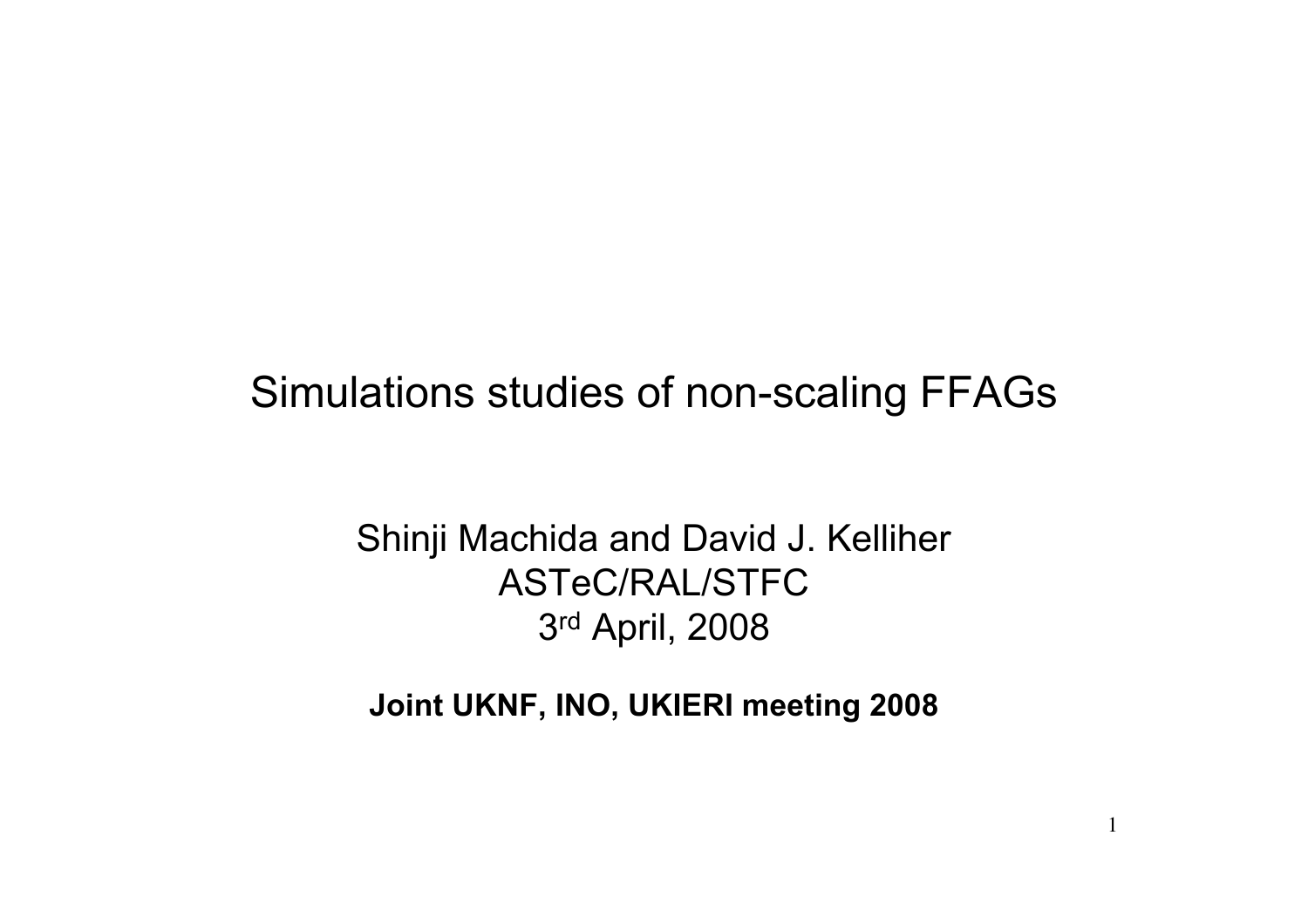### **Contents**

- Operation of a nonscaling FFAG
- Orbit correction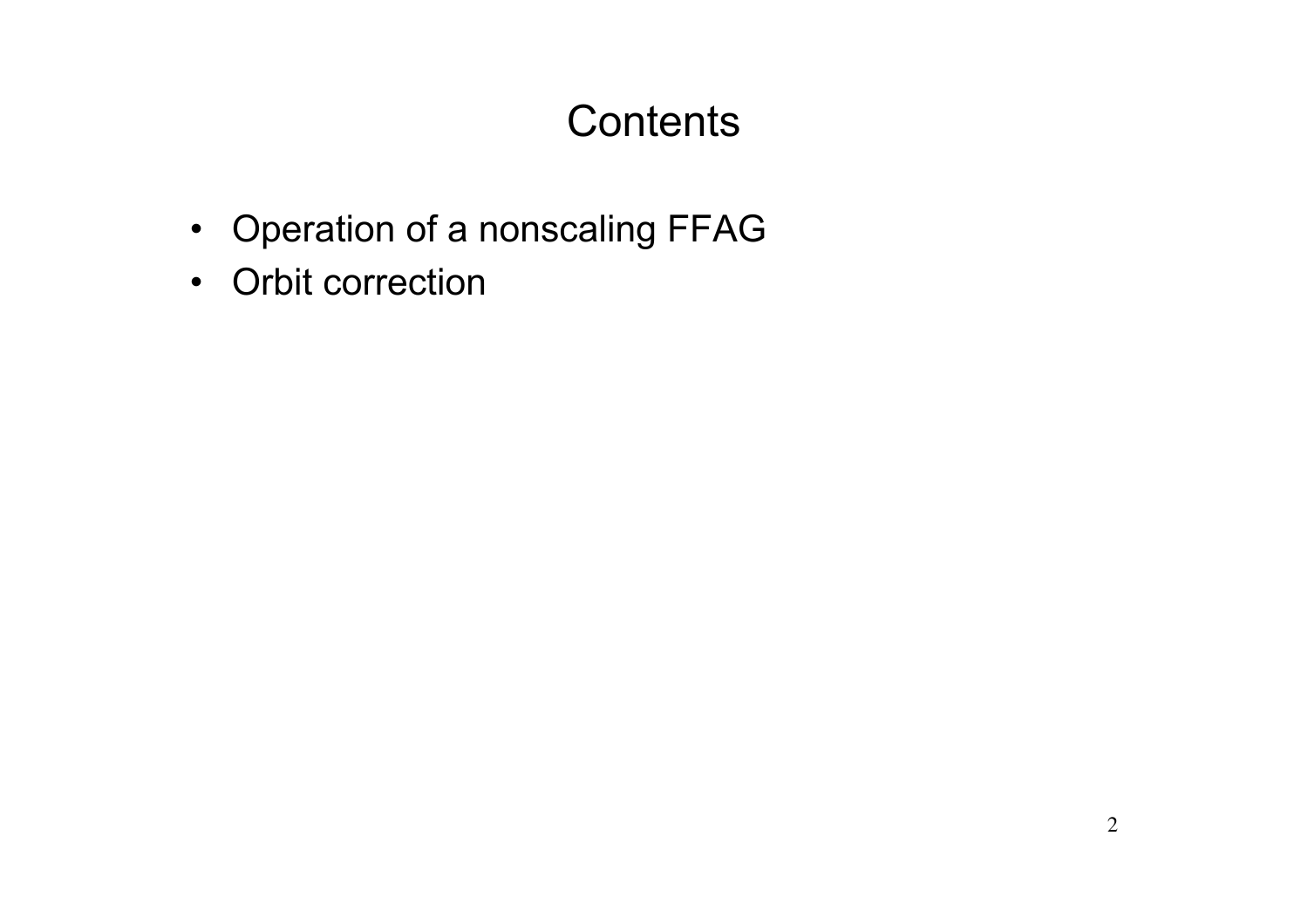Operation of a nonscaling FFAG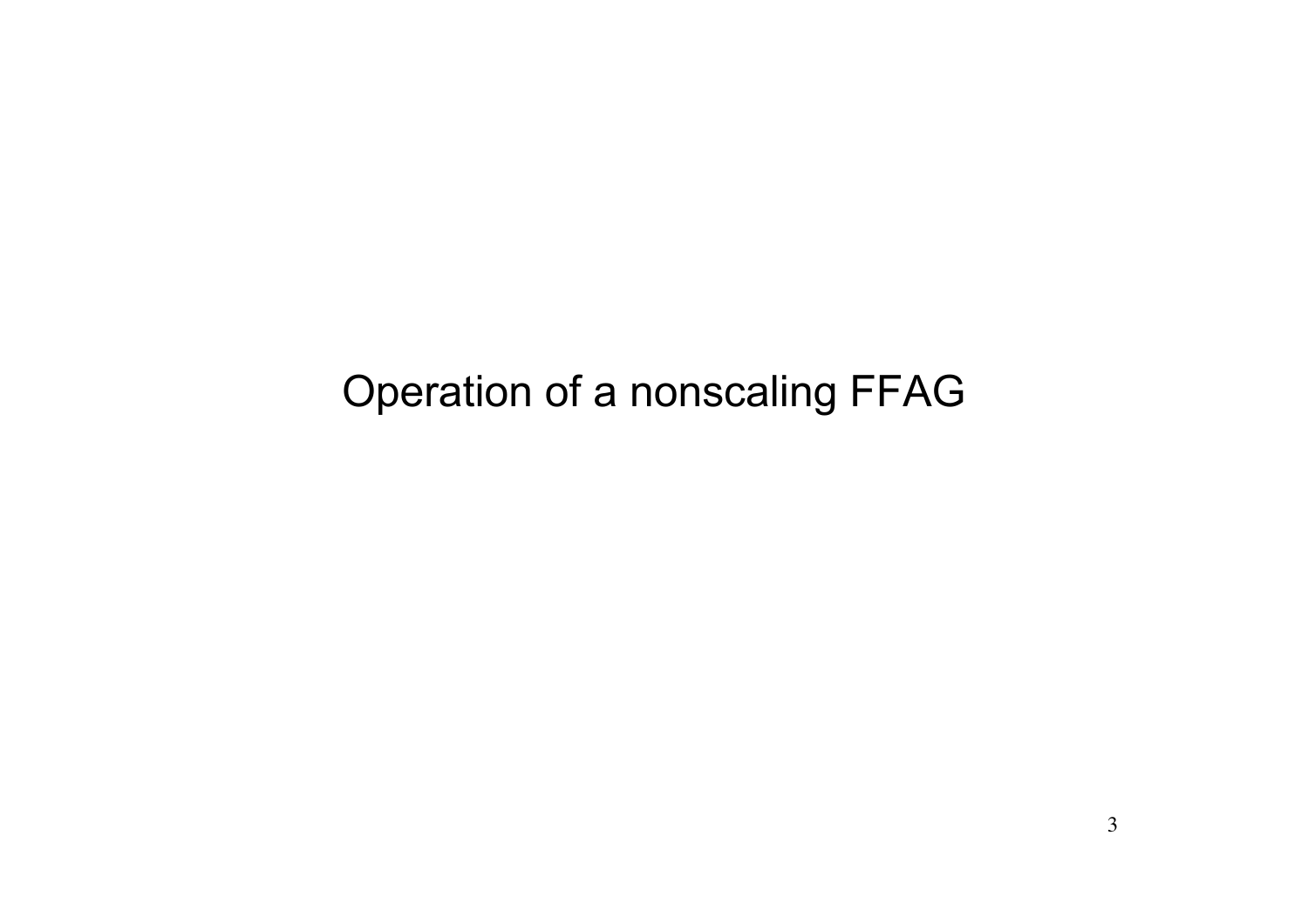## Operation of a nonscaling FFAG (1) *scaling vs nonscaling*

|                | Tune        | Nonlinearity               | Orbit shift  |
|----------------|-------------|----------------------------|--------------|
| <b>Scaling</b> | Constant    | Moderate                   | Moderate     |
| Nonscaling     | <b>Move</b> | Almost zero                | <b>Small</b> |
| Remark         | Resonance   | <b>Dynamic</b><br>aperture | Magnet size  |

- At the expense of tune excursion, a nonscaling FFAG minimize lattice magnets.
- For quick acceleration, tune excursion should not be a problem.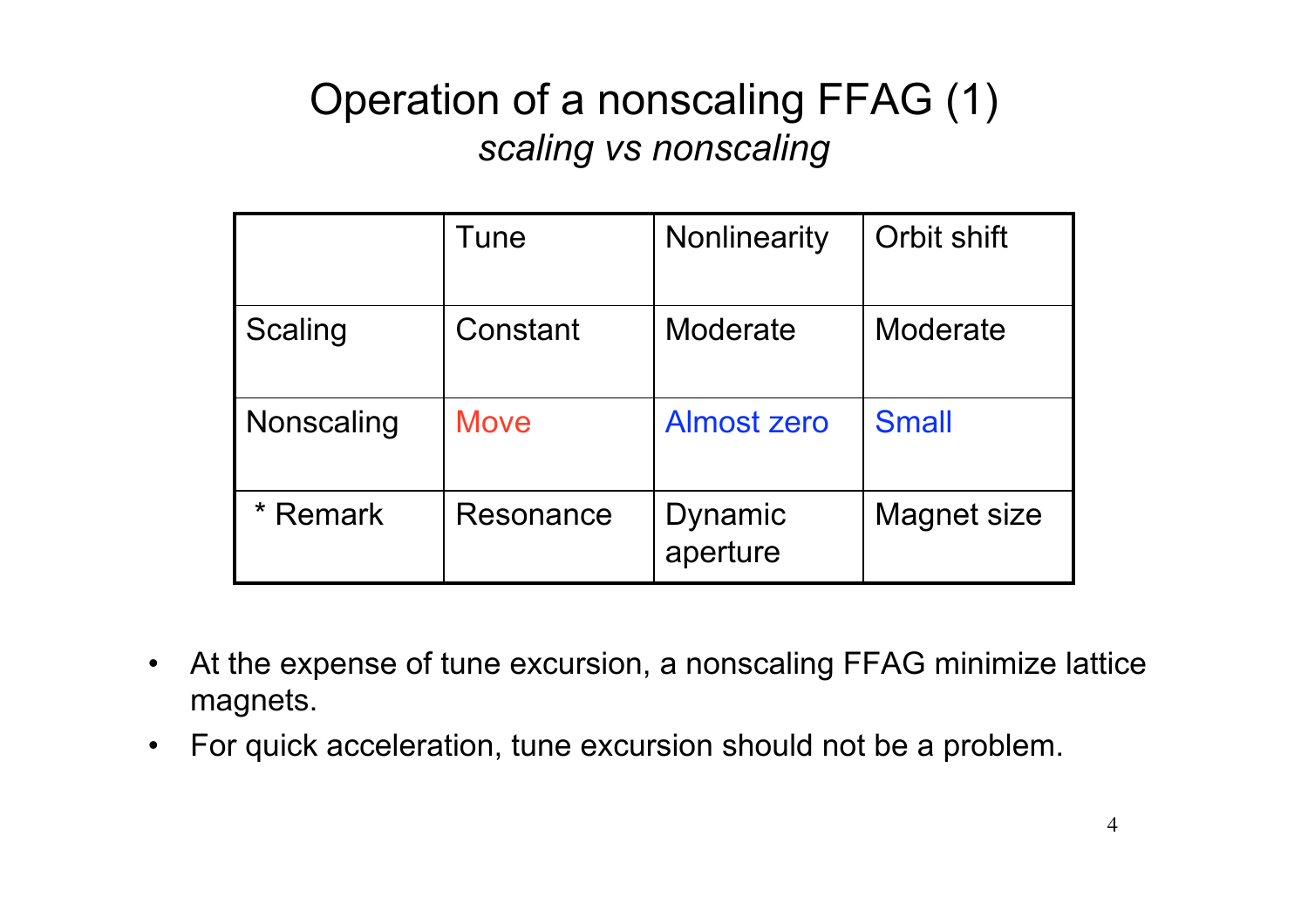#### Operation of a nonscaling FFAG (2) *tune excursion*

- Systematic integer and half-integer resonances are avoided by choosing "cell tune" below 0.5.
- Error driven integer and half-integer resonances have to be crossed several times.

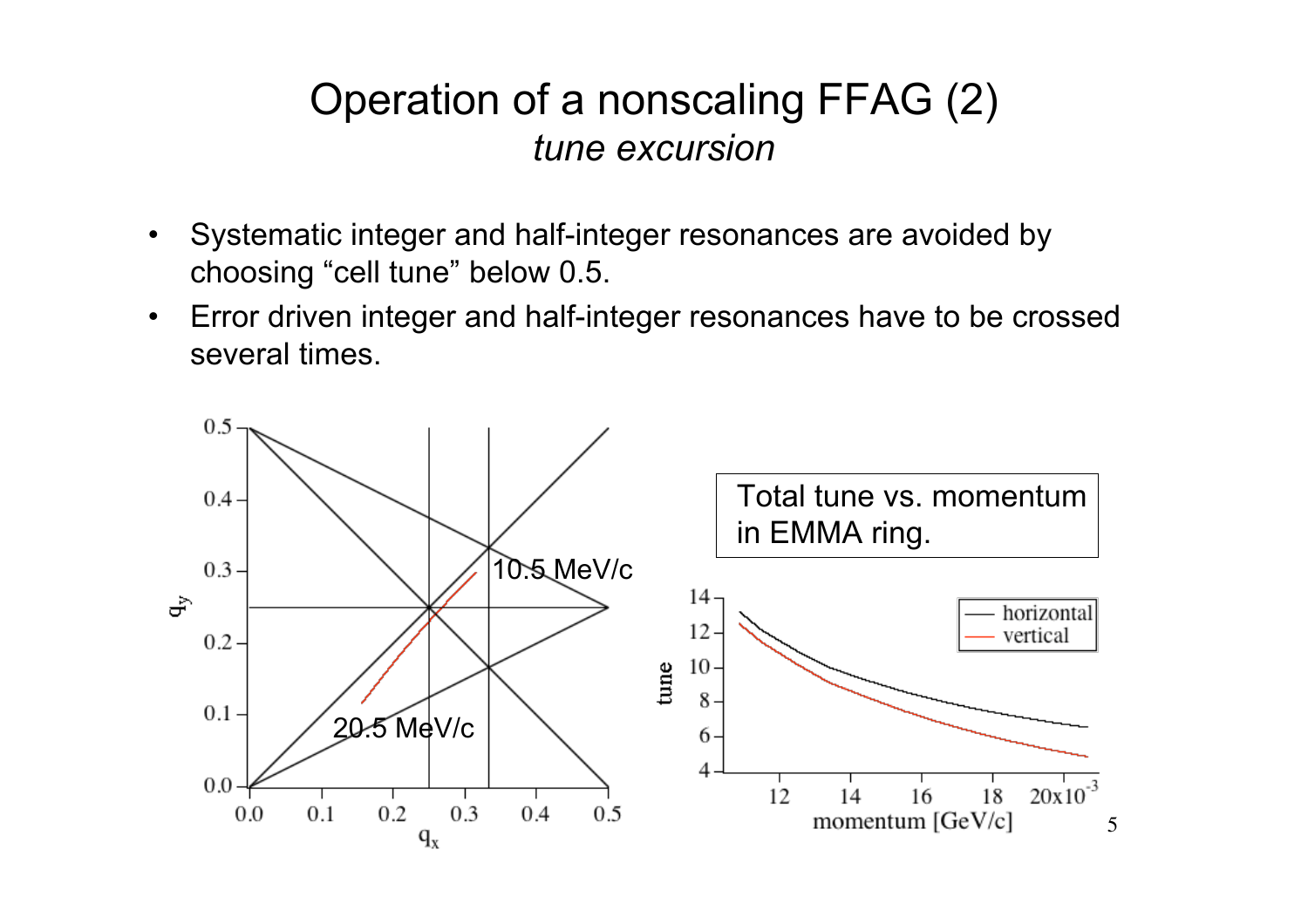### Operation of a nonscaling FFAG (3) *parameter range*

• How a nonscaling FFAG responds in different parameter space?

|                                                         | Total turn: 1,000         | 100 | 10        |
|---------------------------------------------------------|---------------------------|-----|-----------|
| <b>Chromaticity</b><br>$\frac{1}{2}$ correction:<br>Off | $\boldsymbol{\mathsf{A}}$ |     | <b>C.</b> |
|                                                         | 6                         |     |           |
|                                                         |                           |     |           |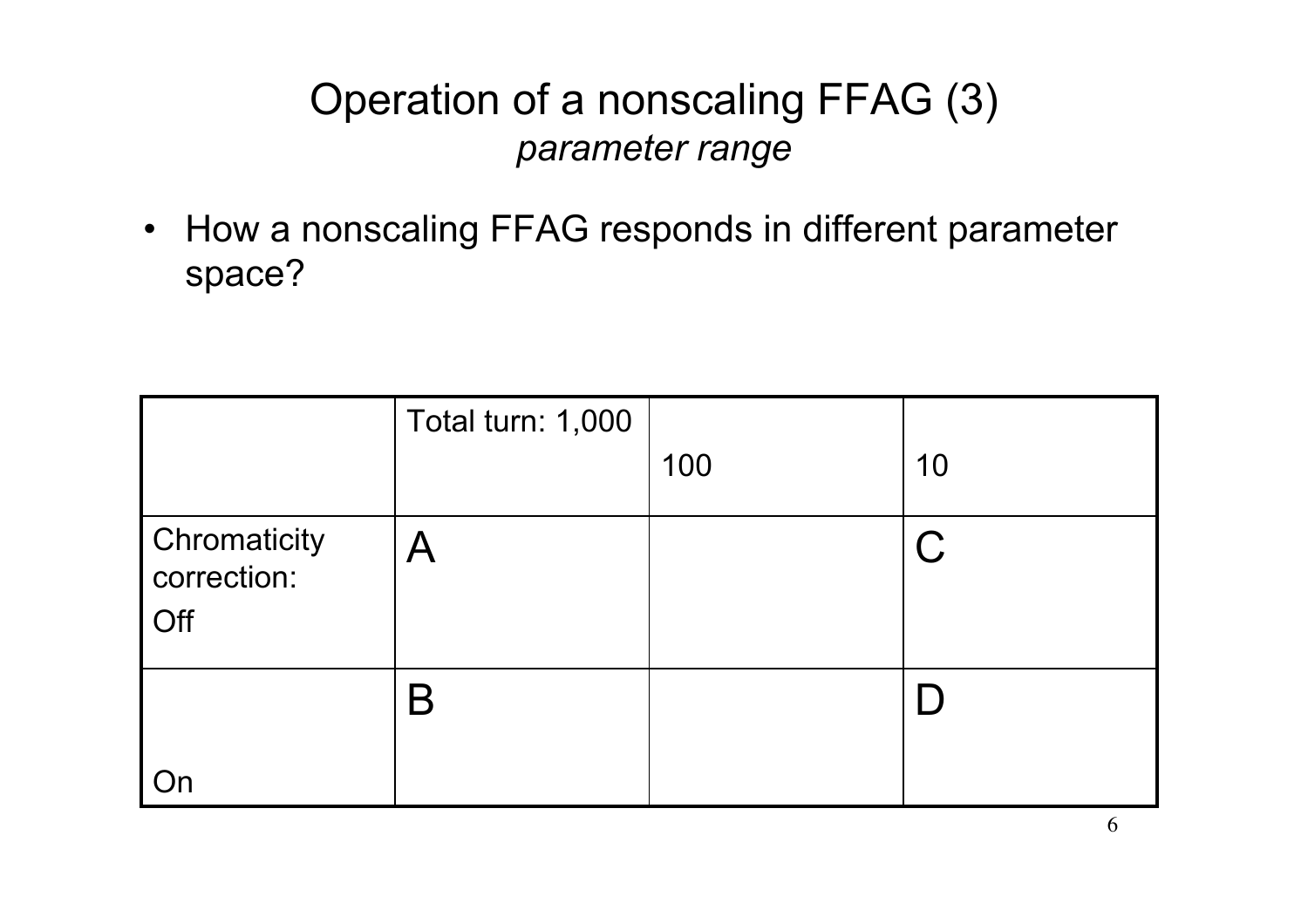## Operation of a nonscaling FFAG (4)

A: *slow acceleration without chromaticity correction*

- Dynamic aperture becomes less with larger errors.
- In practice, no aperture with 1000 turns operation.

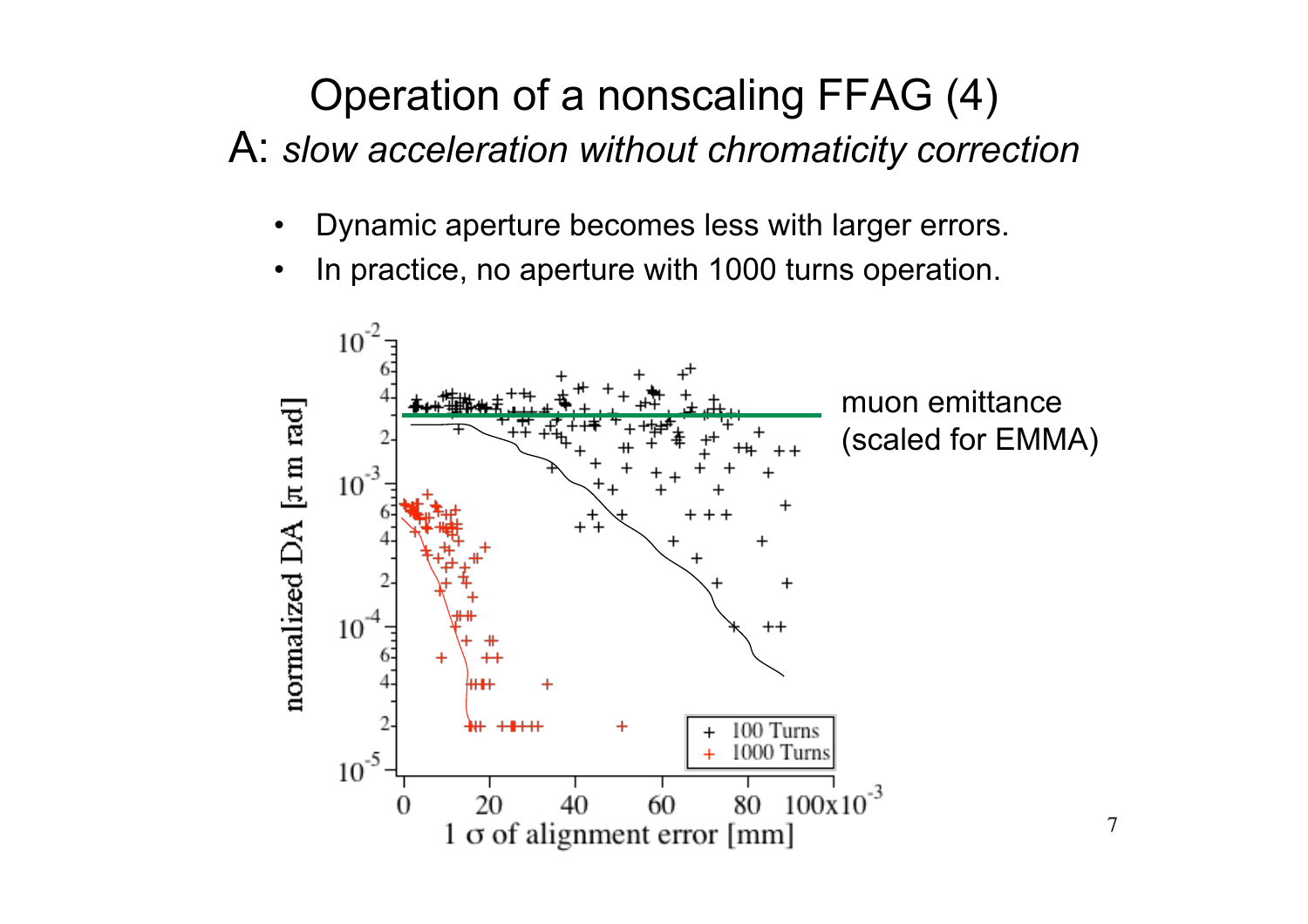#### Operation of a nonscaling FFAG (5) B: *slow acceleration with chromaticity correction*

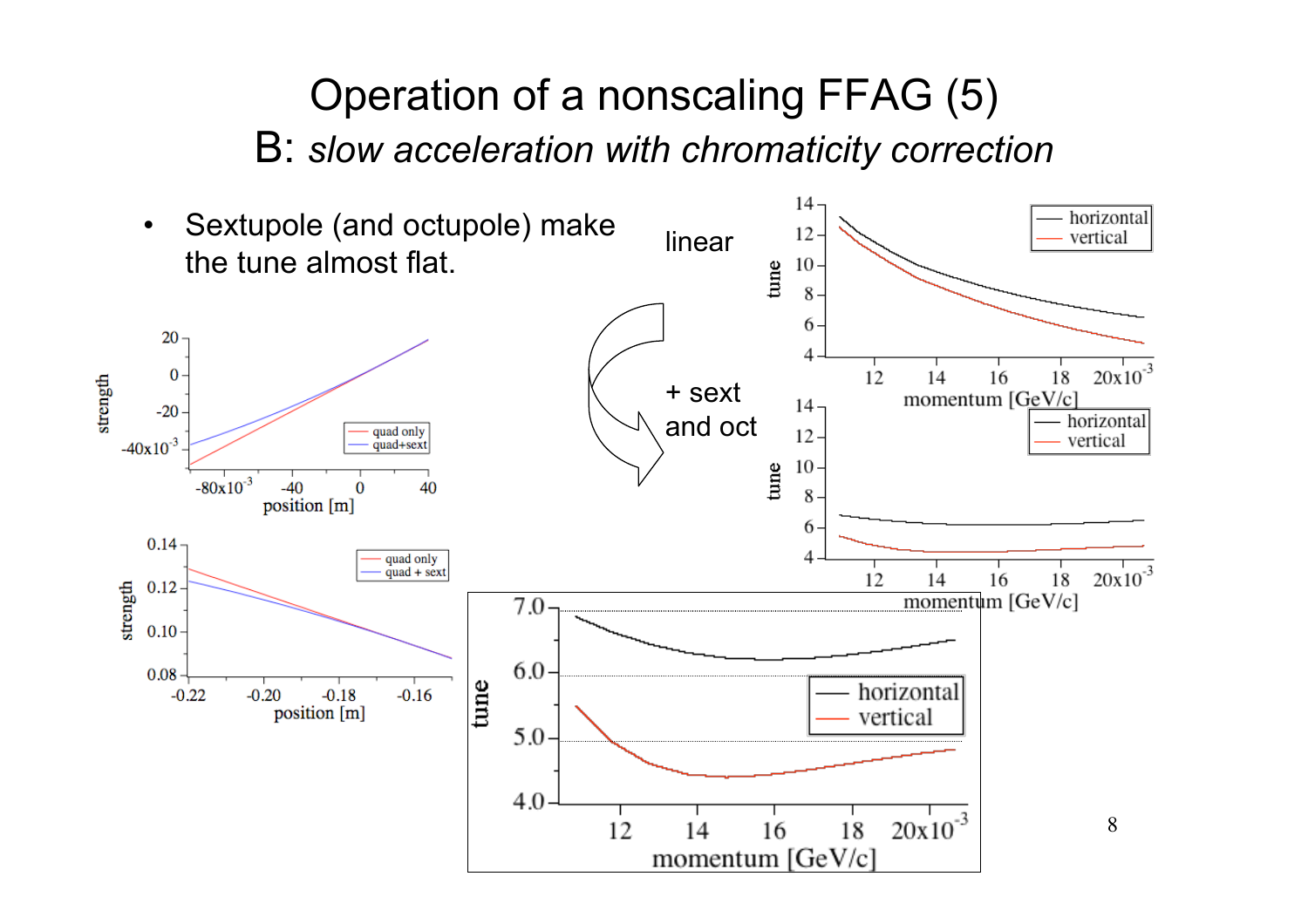## Operation of a nonscaling FFAG (6)

- B: *slow acceleration with chromaticity correction*
	- Dynamic aperture become less sensitive to errors.
	- Absolute value of DA is reduced.

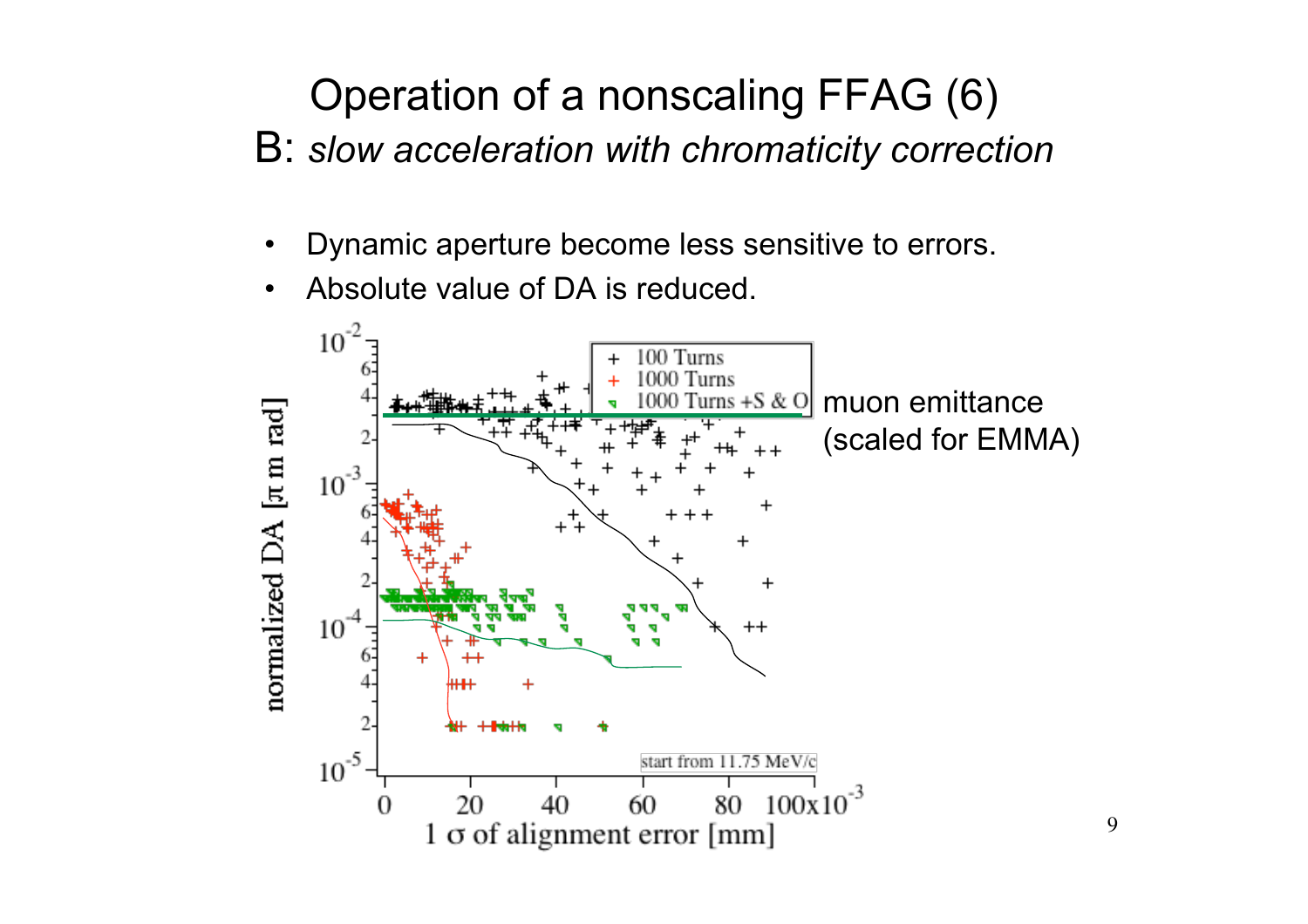## Operation of a nonscaling FFAG (7) *parameter range*

• How a nonscaling FFAG responds in different parameter space?

|                                    | Total turn: 1,000                        |     |    |
|------------------------------------|------------------------------------------|-----|----|
|                                    |                                          | 100 | 10 |
| Chromaticity<br>correction:<br>Off | No aperture                              |     | C  |
|                                    | Limited                                  |     | L) |
| On                                 | aperture:<br>OK for some<br>applications |     |    |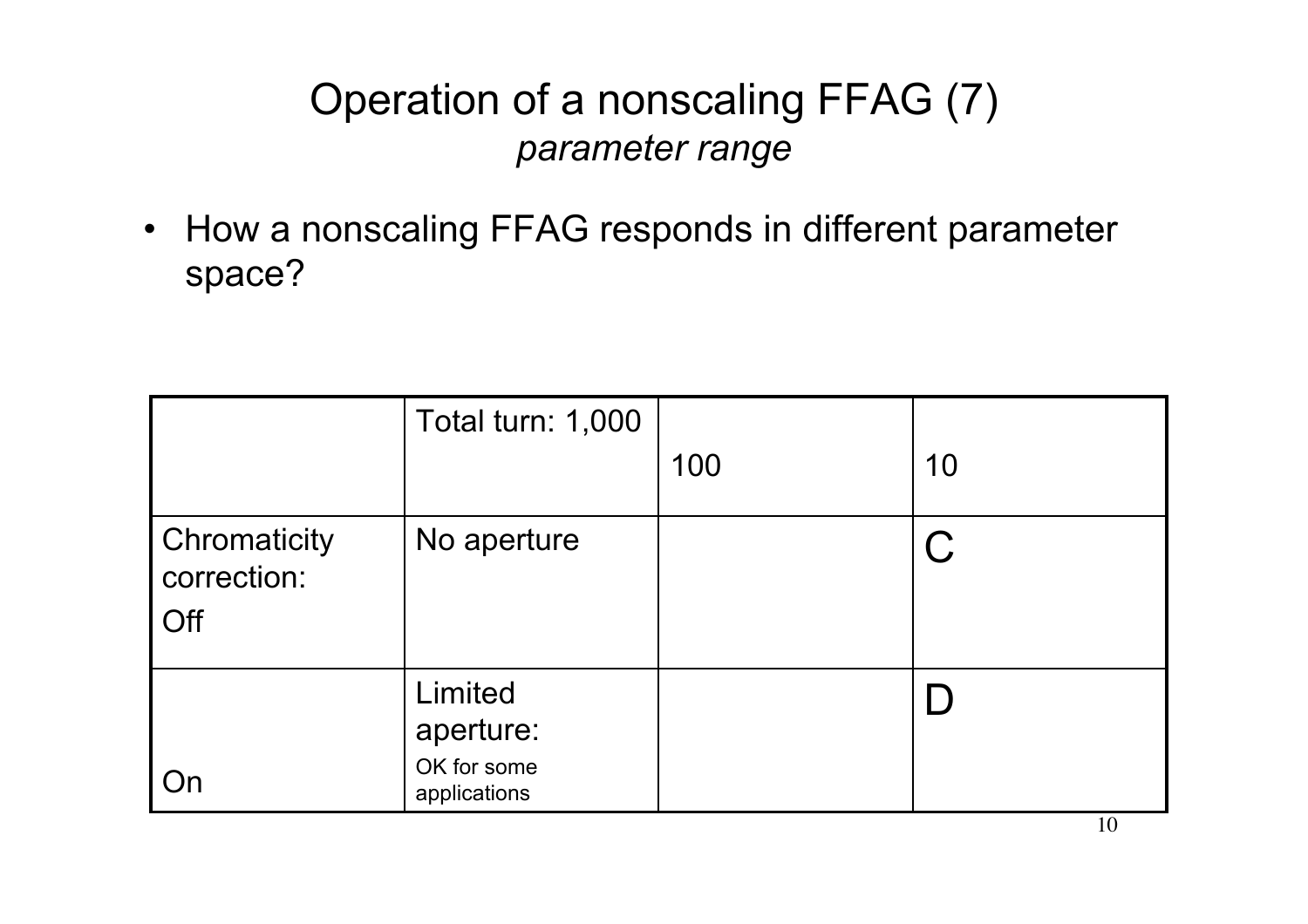### Operation of a nonscaling FFAG (8) C: *fast acceleration without chromaticity correction*

• rms orbit distortion due to alignment errors agrees with random walk model.



• Still enough aperture for muon.

- Distortion for different acceleration rate.
	- Circles are simulation results.
	- Lines are random walk model.

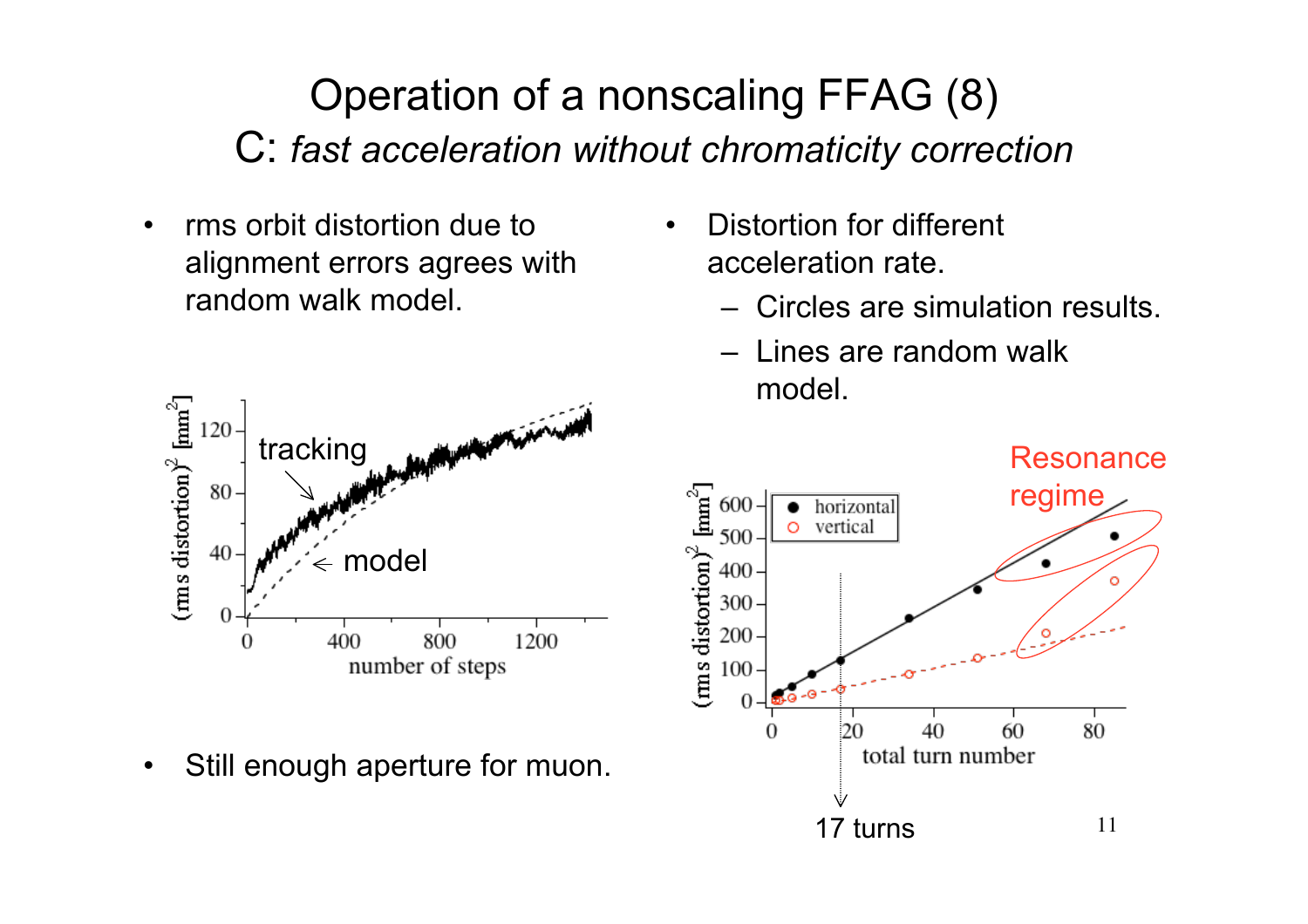## Operation of a nonscaling FFAG (9) C: *fast acceleration without chromaticity correction*

- $\bullet$ "resonance" crossing itself is not a problem.
- However, no chromaticity correction causes another problem.
	- Longitudinal and transverse coupling.

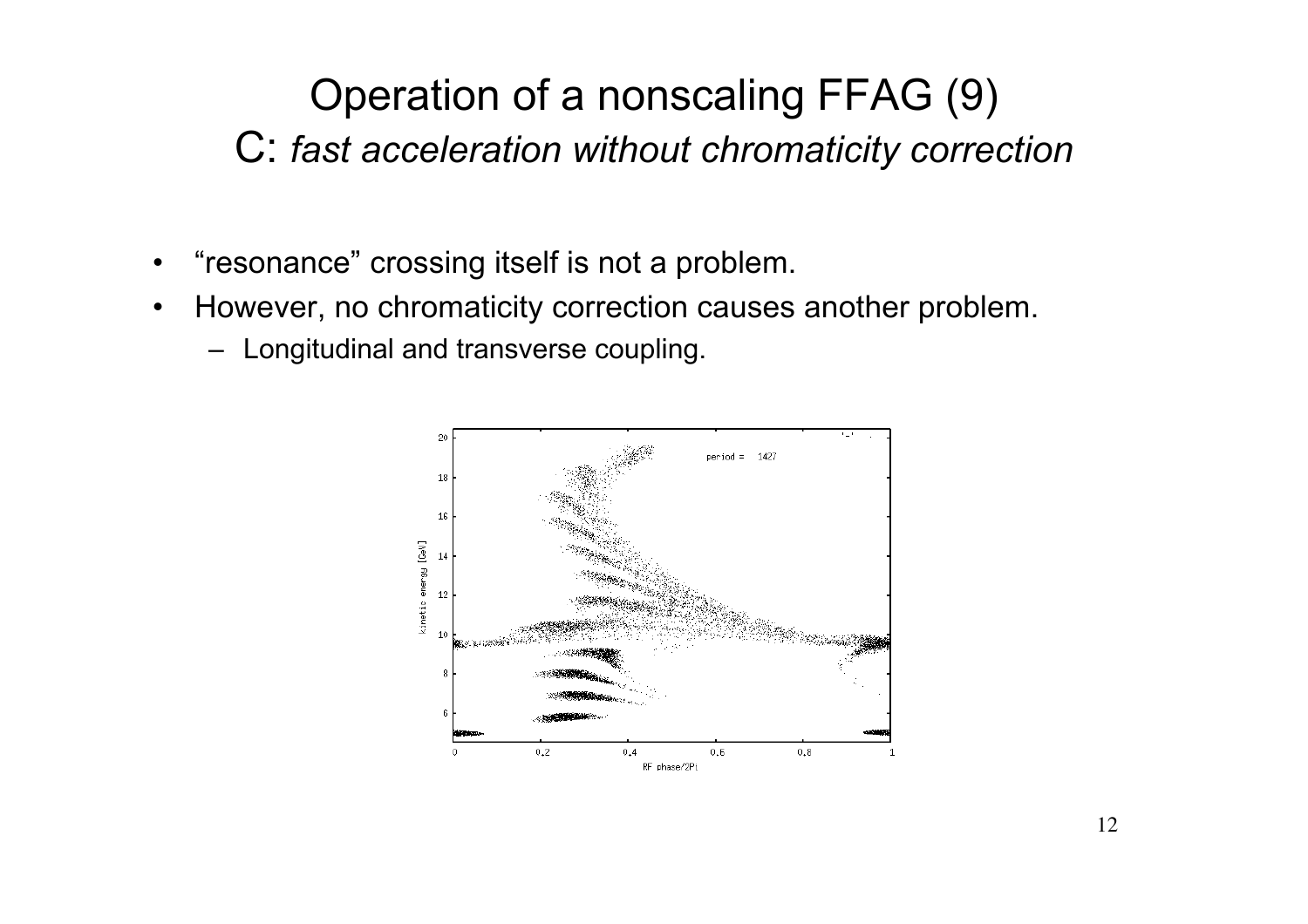### Operation of a nonscaling FFAG (10) D: *fast acceleration with chromaticity correction*

- Chromaticity correction eliminates the problem (Berg).
	- Reduction of dynamic aperture becomes a concern.
- Make a lattice with chromaticity correction.
	- 30  $\pi$  mm acceptance is needed.



Dynamic aperture of 100 turns

| Momentum<br>[GeV/c] | Dynamic<br>aperture $[\pi$ mm] |  |
|---------------------|--------------------------------|--|
| 10                  | 18                             |  |
| 12                  | 9                              |  |
| 14                  | 6                              |  |
| 16                  | 9                              |  |
| 18                  | 15                             |  |
| 20                  | 18                             |  |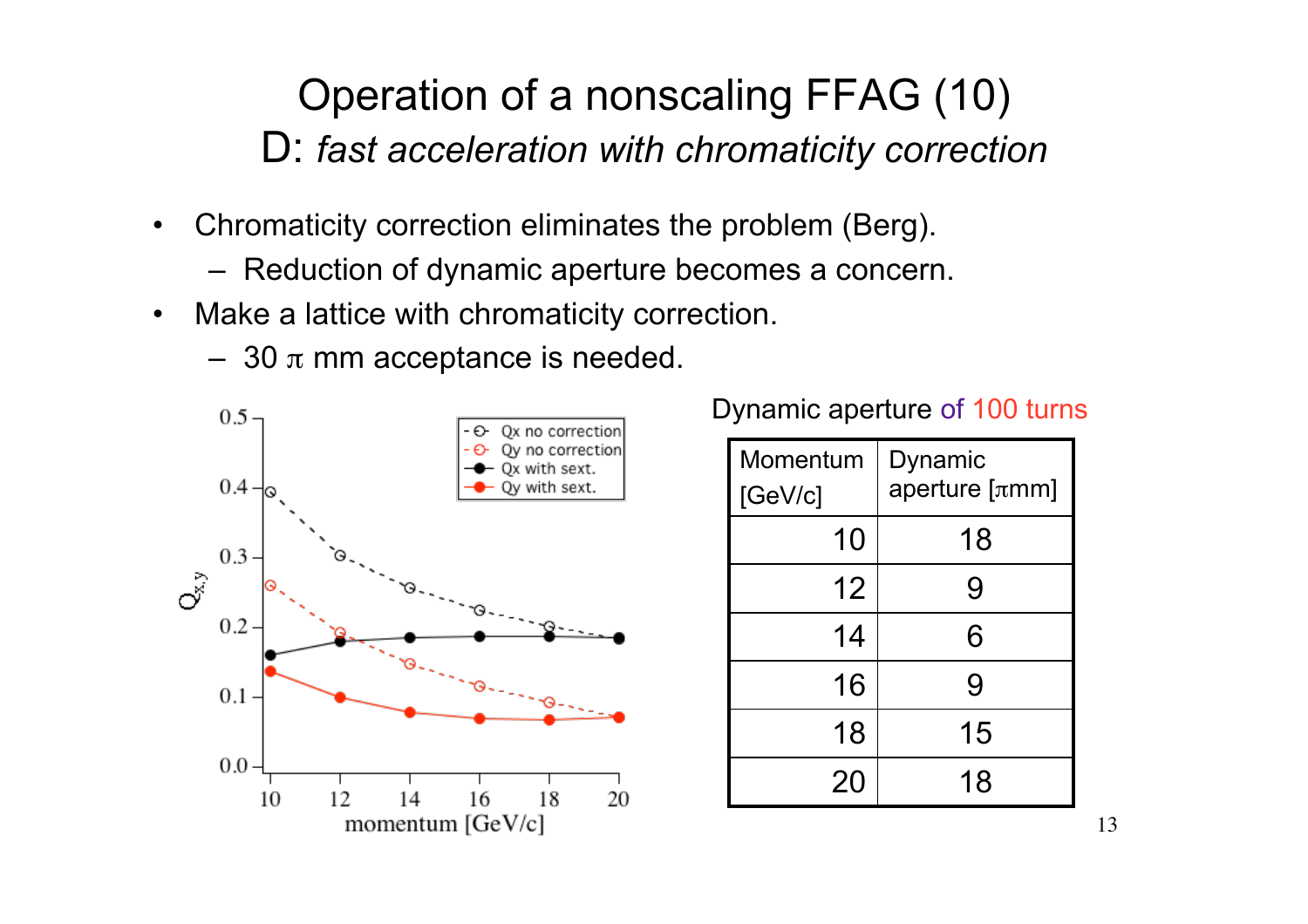### Operation of a nonscaling FFAG (11) D: *fast acceleration with chromaticity correction*

- Sextupole mitigates the phase slip problem.
- Muon beam with 30  $\pi$  mm emittance is accelerated without beam loss.
	- Even though dynamic aperture of 100 turns does not give acceptance of  $30 \pi$  mm.

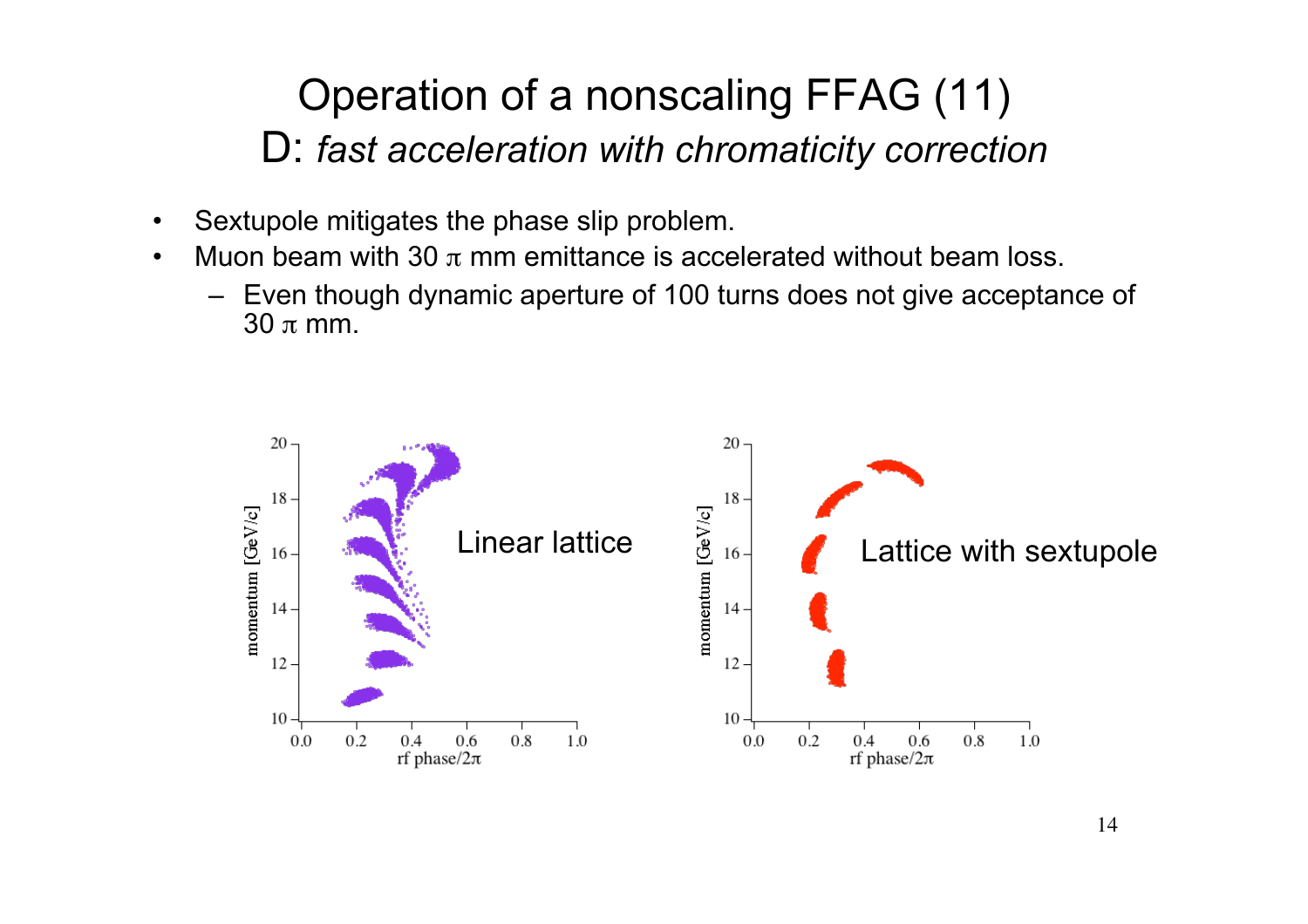### Operation of a nonscaling FFAG (12) D: *fast acceleration with chromaticity correction*

- Orbit shift becomes as twice as much.
	- Need a bigger aperture magnet.
- Time of flight range increases 50%. – Need a higher voltage.
- Exchange of transverse emittance.
	- Can be cured by tune choice?

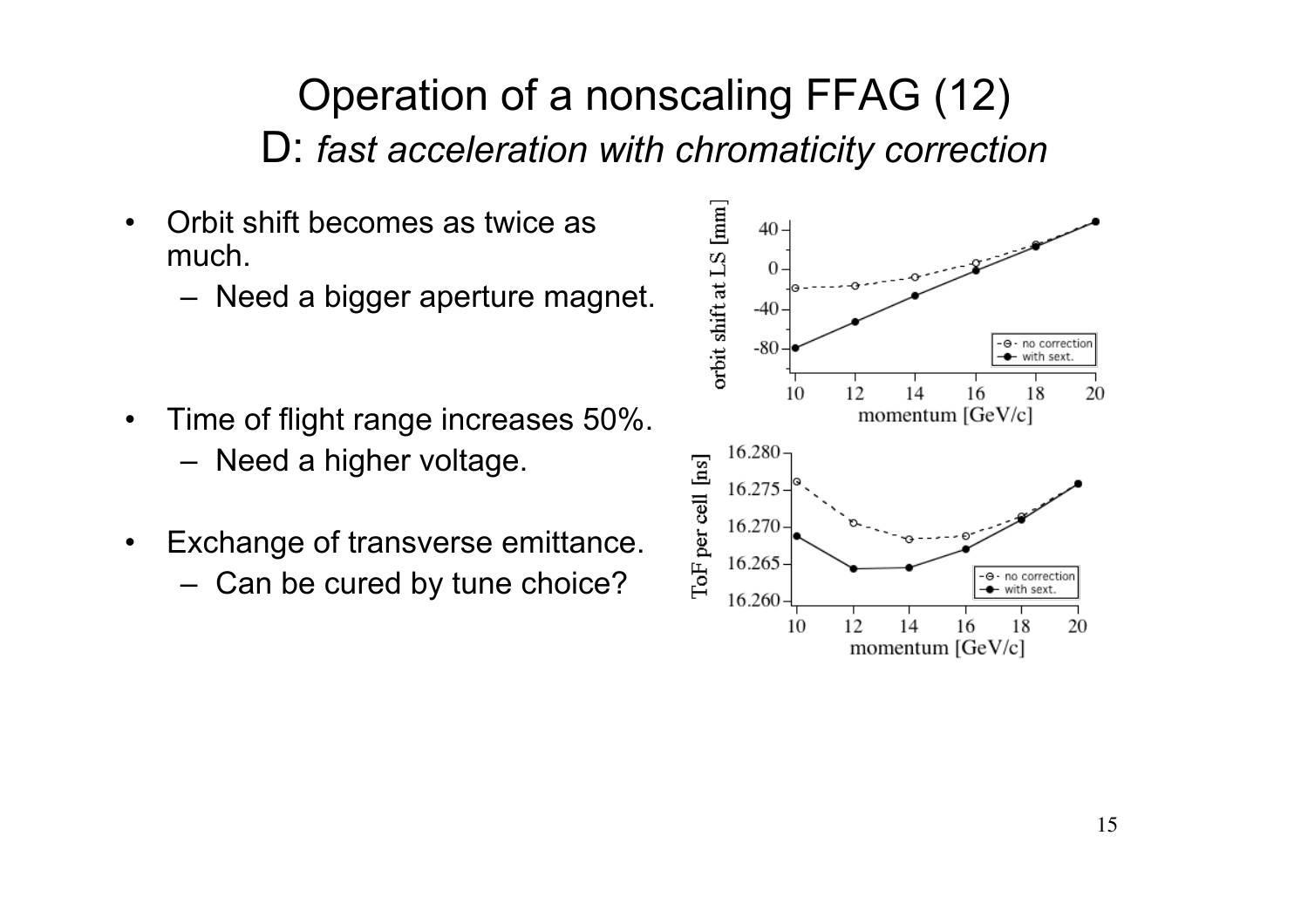### Operation of a nonscaling FFAG (13) *parameter range*

• How a nonscaling FFAG responds in different parameter space?

|                                    | Total turn: 1,000                                | 100 | 10                                      |
|------------------------------------|--------------------------------------------------|-----|-----------------------------------------|
| Chromaticity<br>correction:<br>Off | No aperture                                      |     | Longitudinal-<br>transverse<br>coupling |
|                                    | Limited aperture:<br>OK for some<br>applications |     | Enough aperture                         |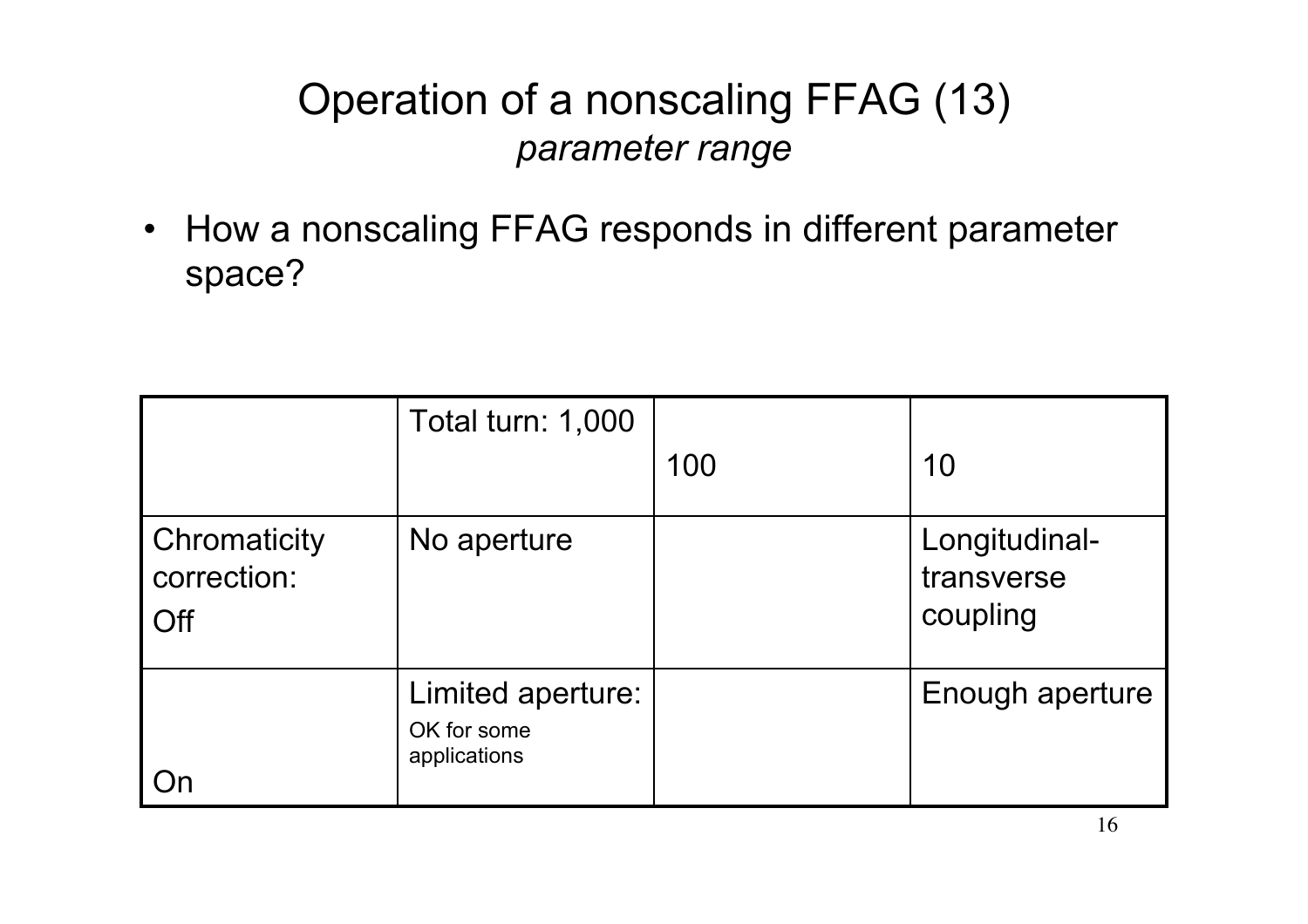### Orbit Correction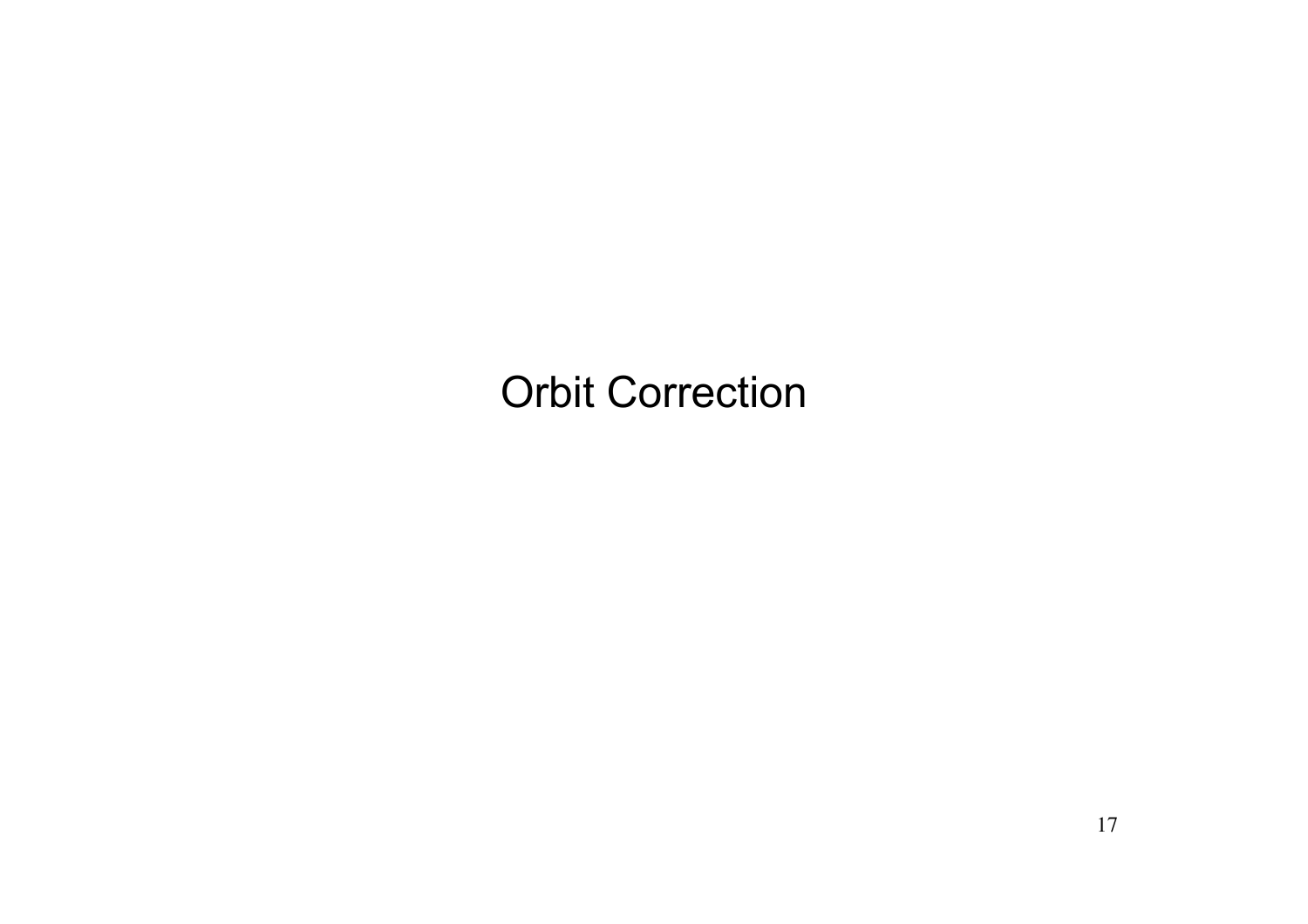#### Orbit Correction (1) *Introduction*

• Conventional Harmonic Correction will not work in a non-scaling FFAG with fast acceleration. This is due to the change in phase advance during acceleration.

$$
\partial x_i \propto \theta_{\text{corrector}} Cos((\varphi_i - \varphi_{\text{corr}}) - \upsilon \pi)
$$

- Alternative correction methods:
	- 1. Optimisation algorithm over acceleration cycle utilising corrector magnets and injection orbit matching.
	- 18 2. Local correction of magnets : eliminate error source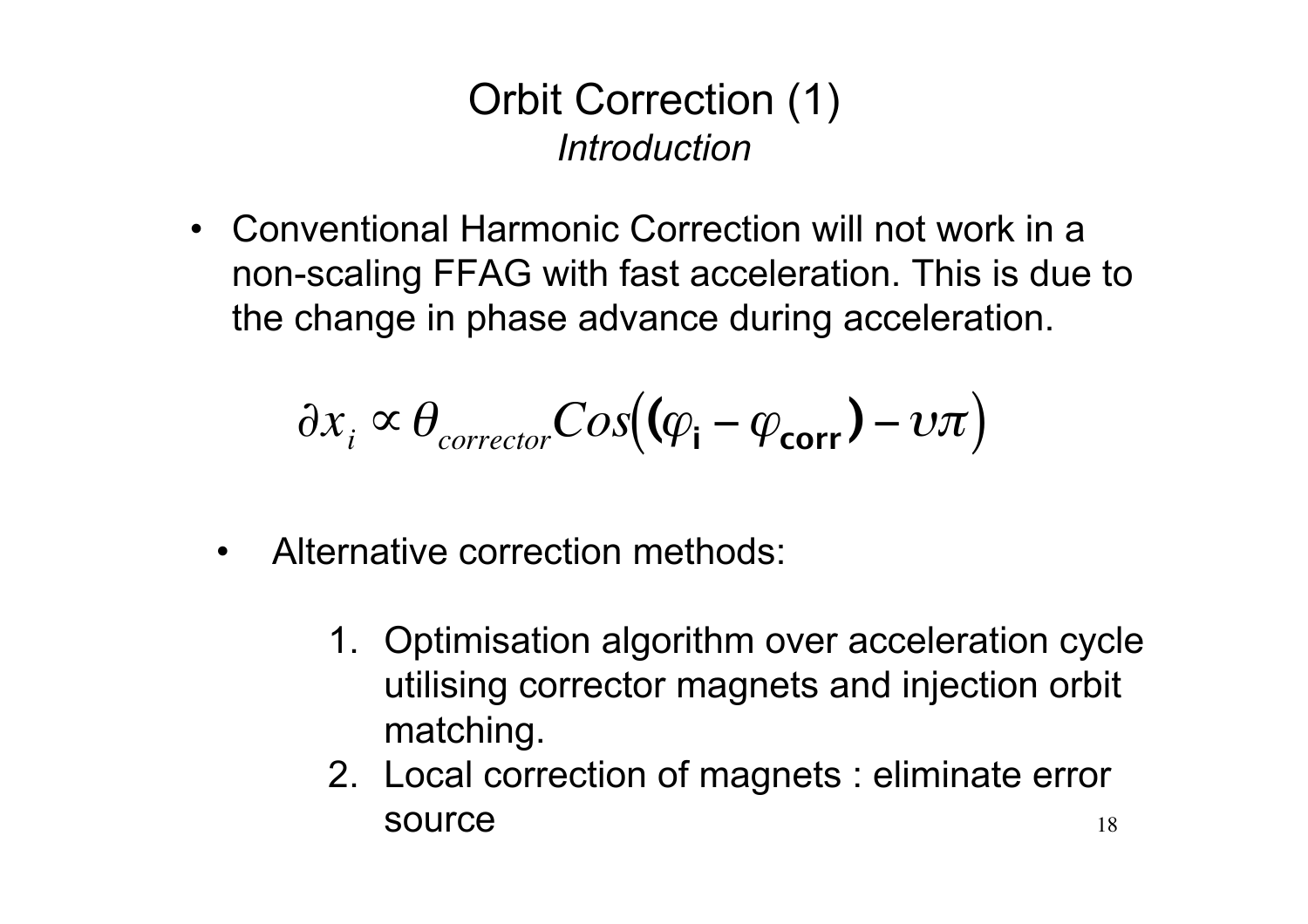## Orbit Correction (2)

*Optimisation algorithm (for vertical correction in EMMA)*

- Calculate orbit distortion at each BPM using PTC tracking code
- Use differential algebra to find, to first order, dependence of distortion on initial phase space coordinates and corrector magnet strengths.
- Build up set of Taylor coefficients

$$
A_{ij} = \frac{\partial y_i}{\partial \theta_j}
$$

$$
A \cdot \theta = -y_{BPM} \tag{00}
$$

• Use a least squares method to find optimal  $\theta$ . The target is the orbit distortion measured at each BPM, turn-by-turn.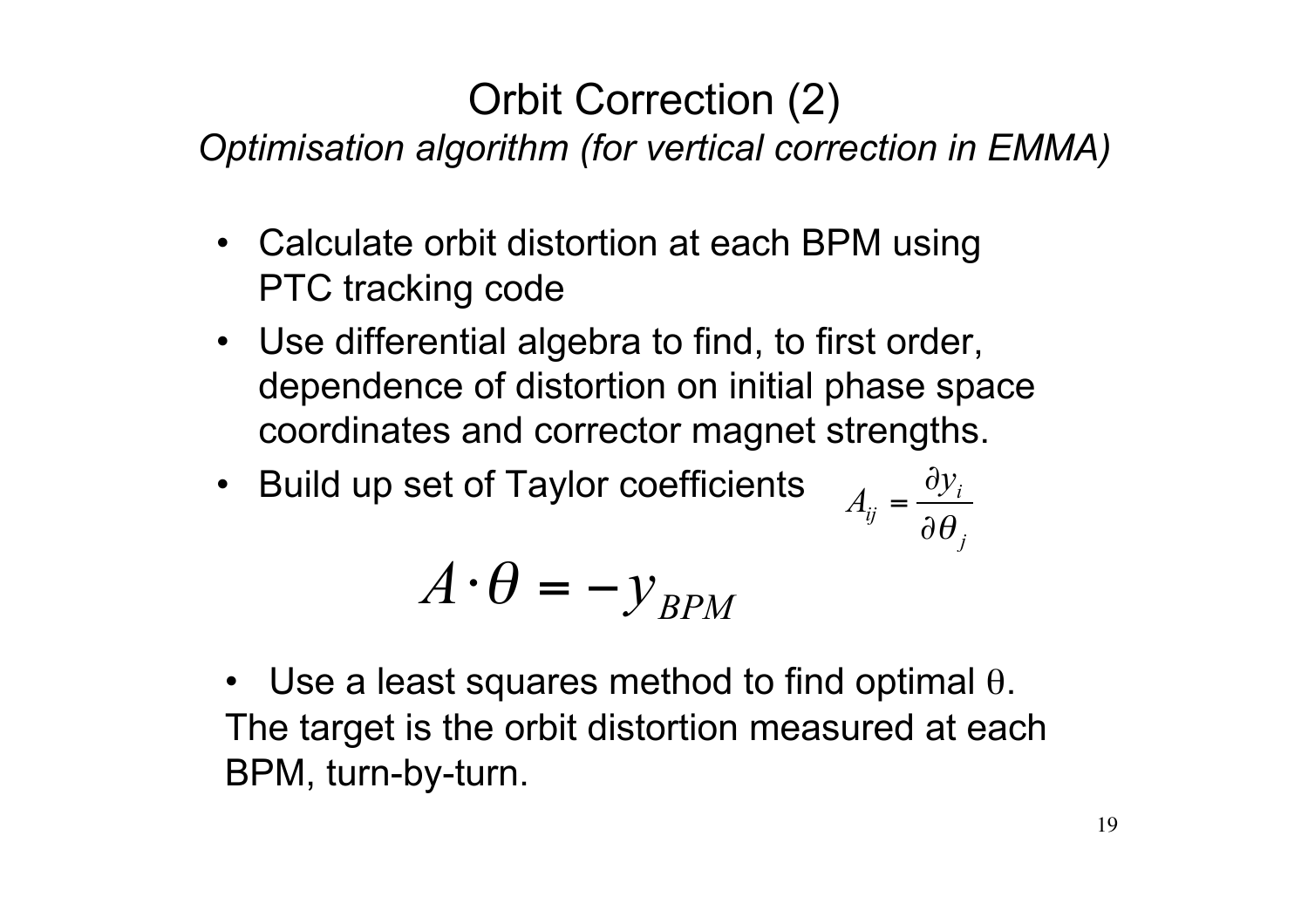#### Orbit Correction (3) *Optimisation algorithm – phase space matching*



20 Example from EMMA • Consider alternative target criteria in least squares fit, e.g. keep vertical distortion below a certain value everywhere, taking into account vacuum vessel size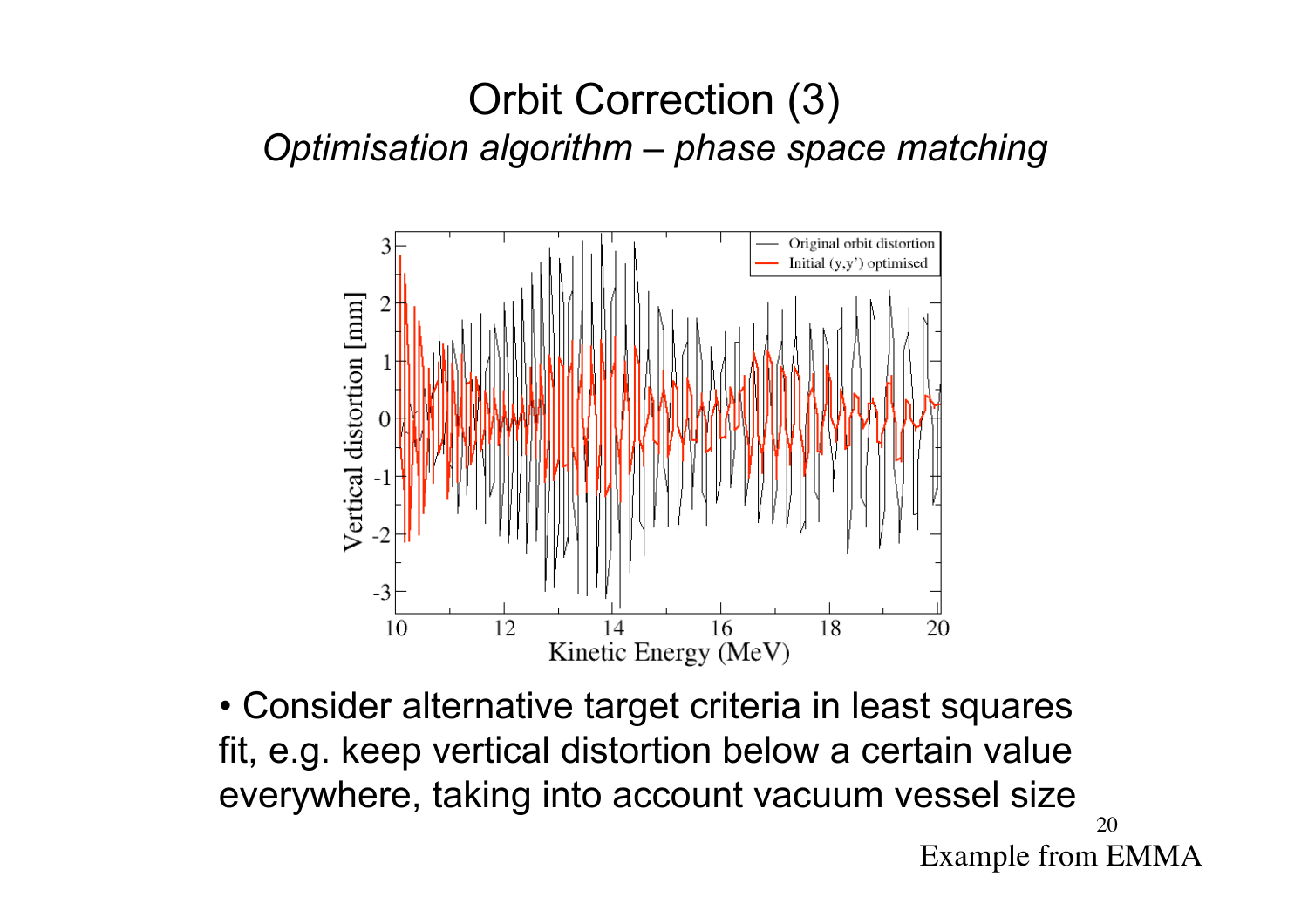#### Orbit Correction (4) *Optimisation algorithm – Corrector magnets*



• Four corrector magnets in addition to matched initial phase space variables result in a further improvement in orbit distortion.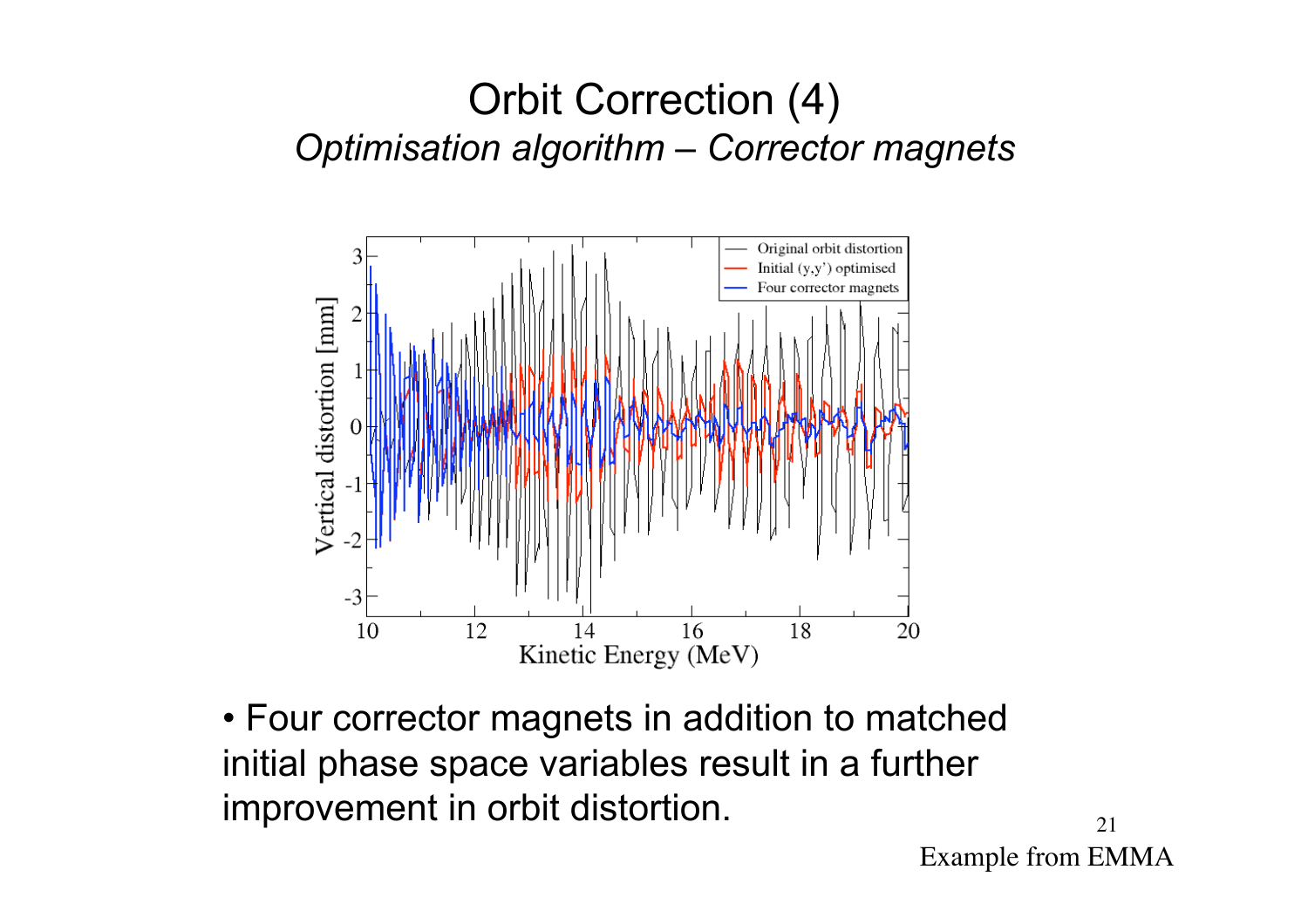#### Orbit Correction (5) *Optimisation algorithm – Corrector magnets*



- 100 misalignment seeds included in study
- 22 Example from EMMA • In the case of EMMA, four corrector magnets provide almost all the orbit distortion reduction.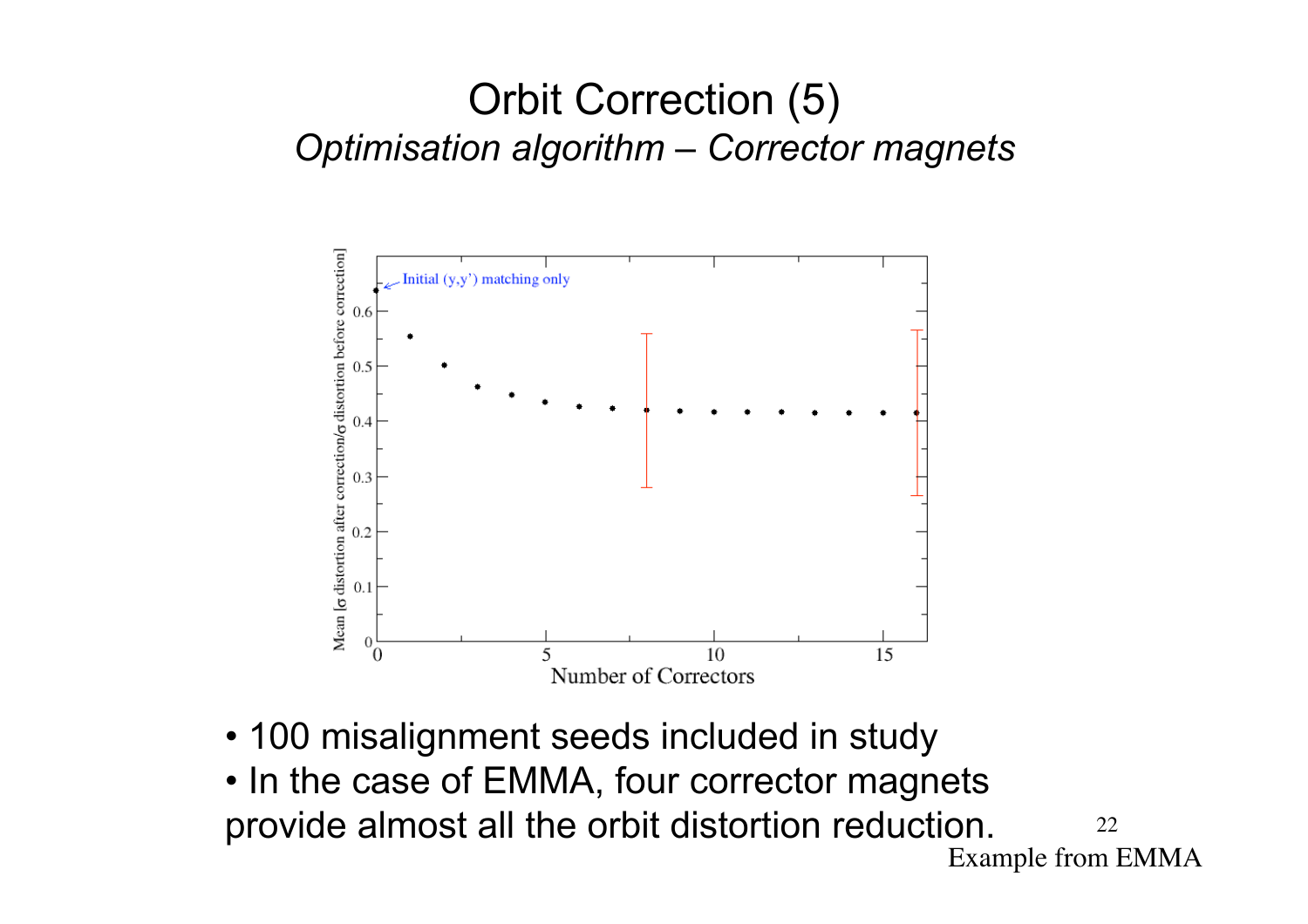Orbit Correction (6) *Local Correction*

- Horizontal sliders in EMMA allow local correction of misalignments
- Include misalignment of BPMs,  $\Delta x_{BPM}$
- Note dependence on kinetic energy of response matrix  $R_{ii}$
- Assuming NBPM=NQUAD, the BPM measurements made at two energies would allow the simultaneous equations to be solved
- Assume ideal BPM readings known,  $m_{co}(\text{E})$  $\sum_{i=1}^{n}$ =  $= m_{_{co}}(E) - \Delta x_{_{BPM}} + \sum R_{_{ij}}(E) \Delta$  $N_q$ *j*  $m_i(E) = m_{co}(E) - \Delta x_{BPM} + \sum_{ij} R_{ij}(E) \Delta x_{ji}$ 1  $(E) = m_{c0}(E) - \Delta x_{RPM} + \sum R_{ii}(E)$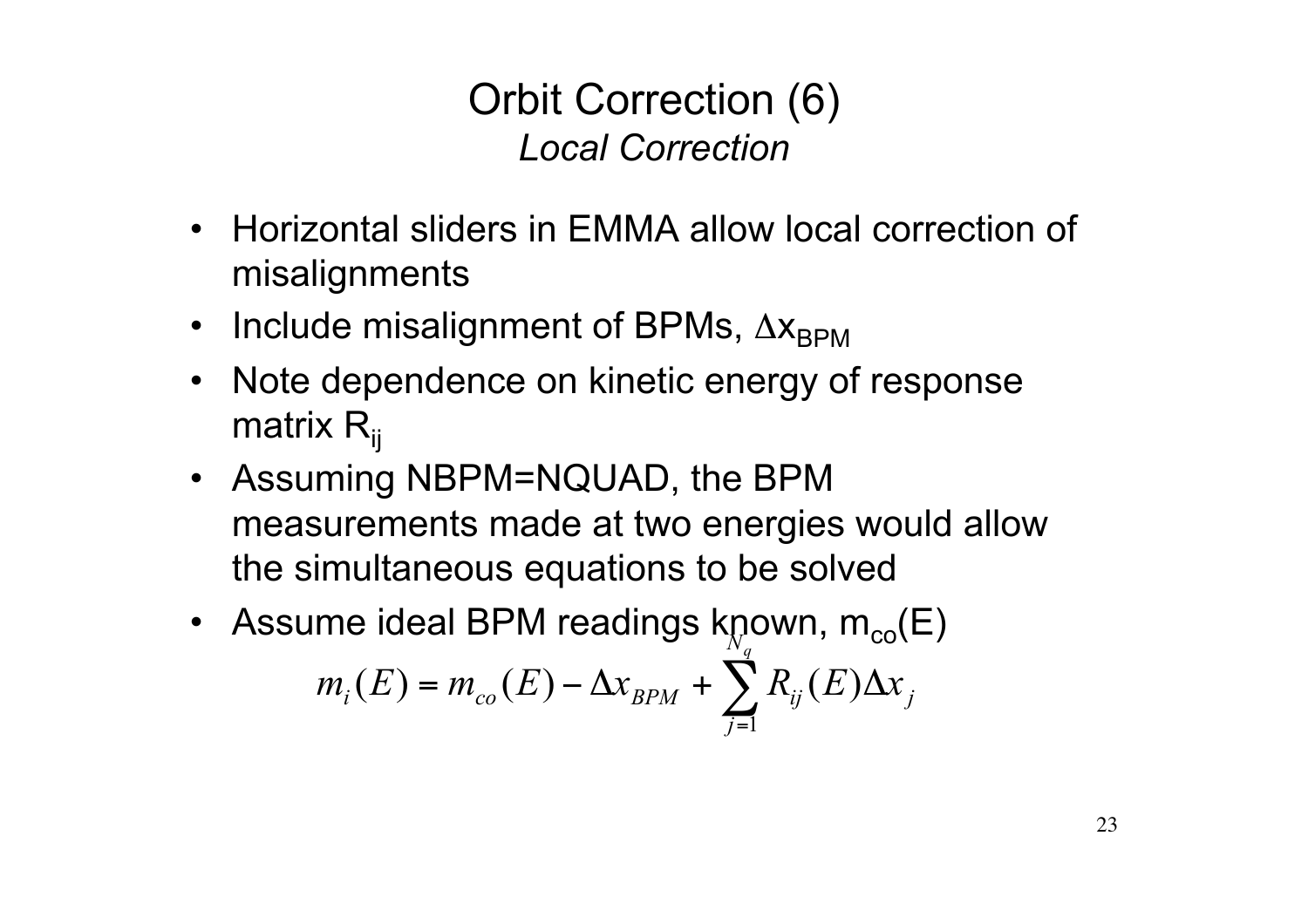#### Orbit Correction (7) *Local Correction – Mathematica simulation*

- In this ideal case, calculation of misalignments and BPM offsets is exact.
- In reality, statistical errors on BPMs and other error sources will reduce accuracy.